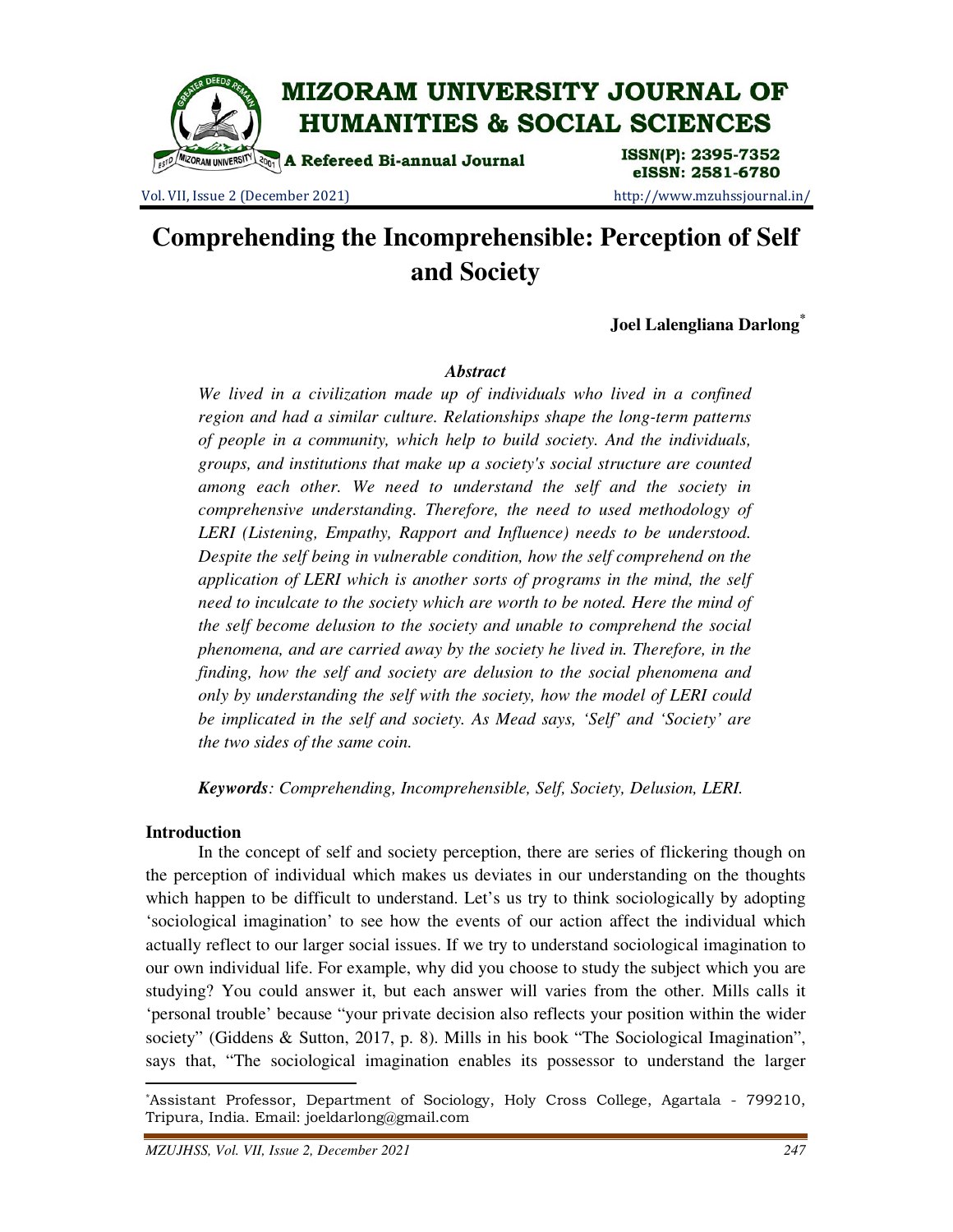historical scene in terms of its meaning for the inner life and the external career of a variety of individuals. It enables him to take into account how individuals, in the welter of their daily experience, often become falsely conscious of their social positions. Within that welter, the framework of modern society is sought, and within that framework the psychologies of a variety of men and women are formulated. By such means the personal uneasiness of individuals is focused upon explicit troubles and the indifference of publics is transformed into involvement with public issues" (Mills, 2000 p. 5).

According to Herbert Spencer (1898) in his book, "The Principles of Sociology" made a comparison between organism and society. When the evolution of society and organism evolves, growth takes place, this growth is compare to have its similarity with social aggregates and organic aggregates. Through this aggregates the society and organism substantially distinguish themselves from the inorganic world. He further illustrate, "Many organisms grow throughout their lives; and the rest grow throughout considerable parts of their lives. Social growth usually continues either up to times when the societies divide, or up to times when they are overwhelmed" (Spencer, 1898, p. 449). As society is an organism, both ally themselves in the organic world, "It is also a character of social bodies, as of living bodies, that while they increase in size they increase in structure. Like a low animal, the embryo of a high one has few distinguishable parts; but while it is acquiring greater mass, its parts multiply and differentiate. It is thus with a society. At first the unlikenesses among its groups of units are inconspicuous in number and degree; but as population [450] augments, divisions and sub-divisions become more numerous and more decided. Further, in the social organism as in the individual organism, differentiations cease only with that completion of the type which marks maturity and precedes decay" (Spencer, 1898, pp. 449-450). As we evolved, our intellectual evolved alongside, in here the question arise up to what extend can we evolved? Are we are able to understand the natural phenomena happening in our surrounding? What do we do to amalgamate in our understanding. To understand this, George Herbert Mead in his book "The Self," clearly justify how the self-developed from a stage to fully developed stage, "The self is something which has a development; it is not initially there, at birth, but arises in the process of social experience and activity, that is, develops in the given individual as a result of his relations to that process as a whole and to other individuals within that process"(Mead,1972, p. 135).Thus, the self has its own trait which are not genetically inherited, through social experiences of one self are pass on to the next generation and the next.

 Cooley's theory of self in "Human nature and the social order" also try to put up in a similar contextual that we comes to know who we are through our social-interaction with others, this means that our image i.e., 'self' comes from our own self-reflection and how or what others views or think about the self in social reality. Thus, Cooley (2010), "self, indeed any group self, can be felt only in relation to a larger society, just as the individual self is felt only in relation to other individuals." In the similar concept, Sigmund Freud in his book "The Ego and the Id", explain how the "Ego is that part of the Id which has been modified by the direct influence of the external world (1989, p. 18)". If 'Ego' is 'Self' how will 'I' comprehend with 'Id' when entangle with 'my' unconscious mind which bound to be visible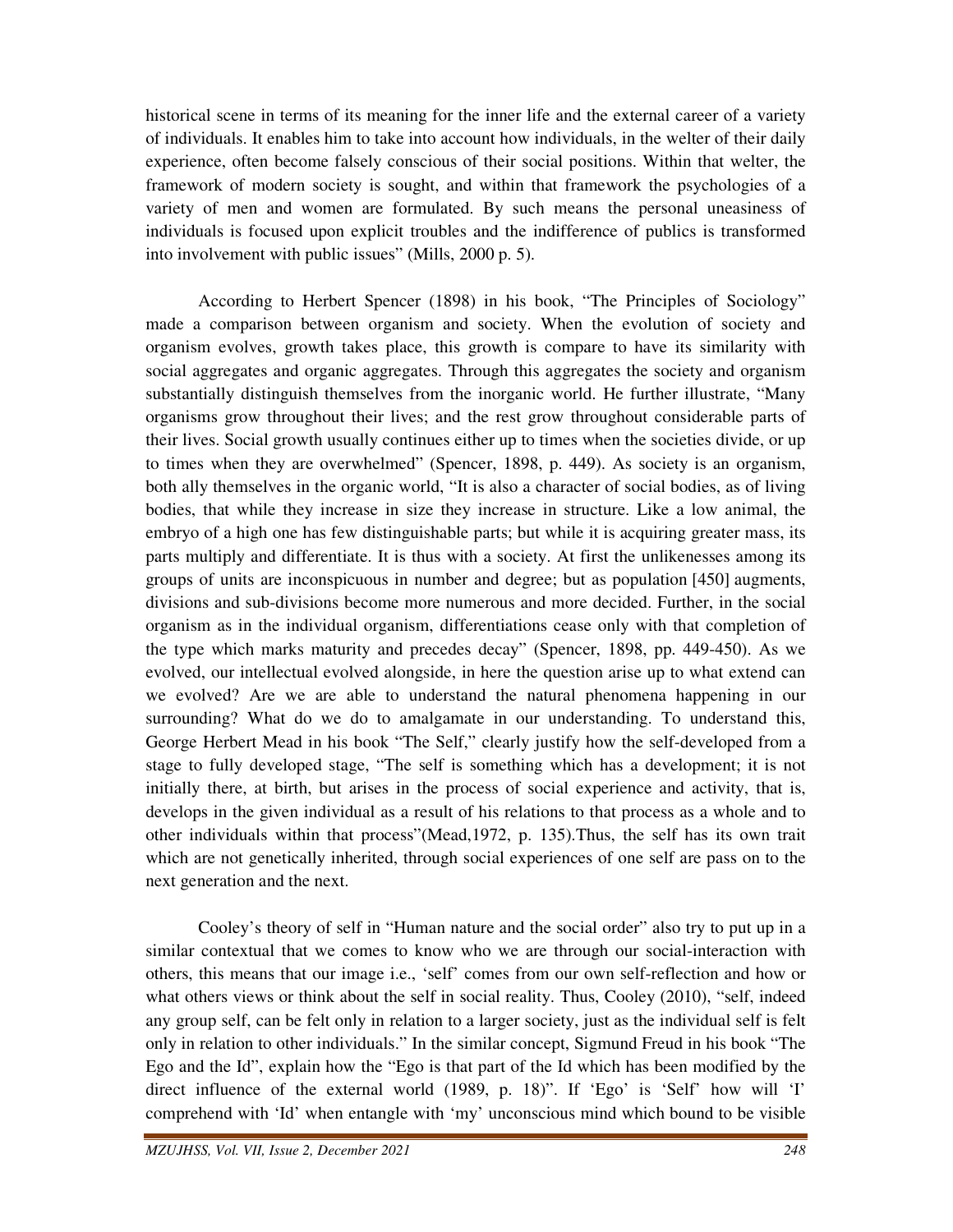through 'Ego' in the society in a conscious state of mind. Thus, 'Ego' or 'Self' or 'I' or 'Me' of an individual's consciousness strives to balance congenital efforts which urges to fulfil the society we lived in.

 There will be trajectory in every dimension of our self and society in every darkest hours in transition which embark either unconsciously or consciously in the part of social phenomenon. Each of us who consider to be different from others, but are one in nature in a common structure in which we are cease to functions in our self. To become ourselves, we have understand how we are in a group of community we belong to and how the self are related to each other. And again the self is either directly or indirectly influence on the society, the society as we know consist of groups of individual and this individuals created a society. In this regards, who is/are influence to whom? The self is delusion in the society and are adjusted in the society. The delusion of the mind are incomprehensible and this incomprehensible needs LERI. Why LERI? As we evolved we need a certain methodological traits of understanding of how the self goes to each stages of comprehensible. Thus, the general structure of self reflects in the confinement of the social group. Once we understand our self we become comprehensible to the self from incomprehensible.

## **Objective of the study**

 The self and the society are the combination of two factors into a singular forms and each forms has a series of understanding of a sphere, which enhanced into the needs to understand. The objective of the study is to intricate how the self needs in comprehending the society and the society needs the self to be comprehended. In this, the self as a child needs to undergo in every stages of the mind to development in social reality, in this juncture the model of LERI need to be implicated into the social world.

# **Methodology of the Research**

 In this study, basic research methodology is used for the purpose of understanding to describe the social behaviour or social phenomena in the delusion of the self and society. To understand how the social behaviour can be influence when the self-understand the society in using the basic phenomenon of LERI in the social sphere of our life.

# **Understanding Delusions of Self and Society**

 According to the Diagnostic and Statistical Manual of Mental Disorders, delusions are "false belief based on incorrect inference about external reality that is firmly sustained despite what almost everyone else believes and despite what constitutes incontrovertible and obvious proof or evidence to the contrary. The belief is not one ordinarily accepted by other members of the person's culture or subculture (e.g. it is not an article of religious faith). When a false belief involves a value judgment, it is regarded as a delusion only when the judgment is so extreme as to defy credibility" (DSM-IV 2000, p. 765). So therefore, can delusions be accounted or treated as sui generis? Delusions sometimes surfaces with beliefs in this epistemic features in social phenomena. How do we understand them in the concept of our understanding in delusions? According to Emile Durkheim 'beliefs' is a sacred things and this beliefs is hard to be explain in a way to justify what is belief. Therefore, it cannot be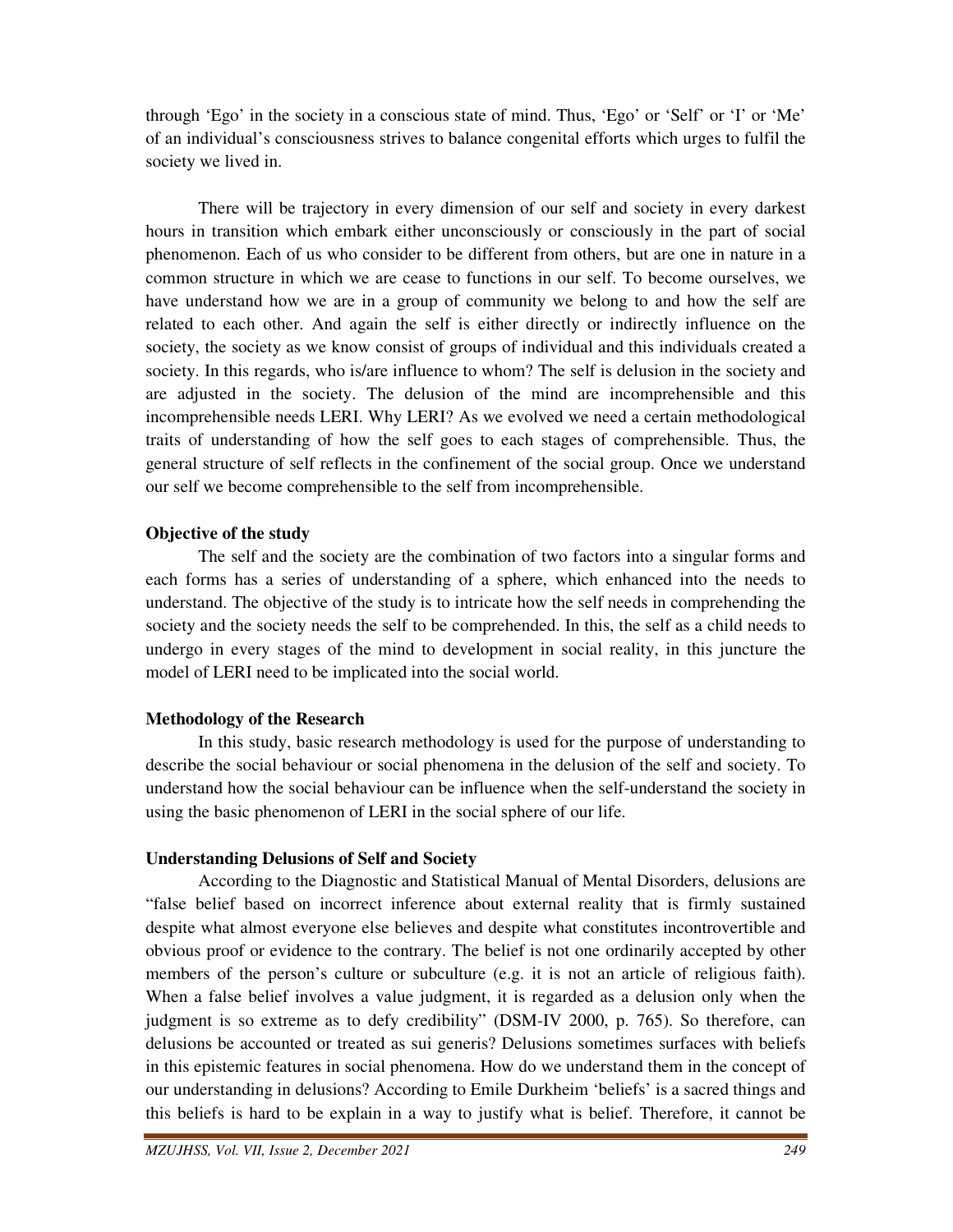empirically proof or argued about but in this, it is in the self of the mind where people practised rituals and customs in the society. Just like 'belief', 'delusion' is applied in its rigidity or persistence. Kiran & Chaudhury in their article, "Understanding delusions" truly stated that, "The key feature of a delusion is the degree to which the person is convinced that the belief is true. A person with a delusion will hold firmly to the belief regardless of evidence to the contrary. Delusions can be difficult to distinguish from overvalued ideas, which are unreasonable ideas that a person holds, but the affected person has at least some level of doubt as to its truthfulness. A person with a delusion is absolutely convinced that the delusion is real" (Kiran & Chaudhury, 2009).

 If delusion is a merely an object which can be understood subjectively, how could we know what is factual and illusion to belief in or to belief for. For example, if we imagine, we lived inside a cave and never see the outside world. Instead, we see shadows of that world projected on the cave wall. The world we see in the shadows is not the real world but for the people who lived in the caved, it could be so real to them that they seem to believe it is real. Here, the question arise what is real and delusion. And suppose, if we were to show them the world as it actually is, the world rejects it as incomprehensible. Now, what if, instead of being in a cave, we were out in the real world, except you couldn't see it. Because we trusted that the world, we saw through the prism was the real world. This is the delusion of the narcissist, who believes that they alone are real. Their feelings are the only feeling that matter because other people are just shadows, and shadows don't feel, because they are not real. But what if everyone lived in a cave? Then no one would be real. Not even 'YOU' and 'I'. Unless one day we woke up and left the cave. How strange the world would look after a lifetime of sharing at shadows reflected in the cave. Can our self delusional mind comprehend to the social reality? Or the reality of the self is the society we lived with?

Mead  $\&$  Morris argued on the self that "The self is something which has a development; it is not initially there, at birth, but arises in the process of social experience and activity, that is, develops in the given individual as a result of his relations to that process as a whole and to other individuals within that process" (Mead & Morris, 1972, p. 135). How the self-developed? In this process of social experience and activity are the scenario to make the adjustment. Similarly, the child delusion his belief that all the actors who watch movies are real and any incident like birth, death, songs, poltergeist, protagonist and antagonist etc., in the character are actually happening in the real world which is not real, its difficult to make the child understand at the early stage of their mind. Therefore, delusion on a child if one is set firm, it's hard to replace into another belief in positivistic and empirical ways. For Jean Piaget theory in "The Notion of Thought" (Piaget, 1971, p.37), in his book, "The Child's Conception of the World", traced three distinct stages of how the child perceived the world of his development. In the first stage, children believed that their "though is with the mouth", in second and the third stage, "Thinking is with the Head." Here the two distinct point are identical, the child reality is distinguishing from an internal subjective world, and establishes limits between the self and the objective reality. Here, the child is found in the depth and nature of his conception of cause and law, and the use he makes of this conception. Thus, the nature of the child's concept of social reality at various age levels of development in the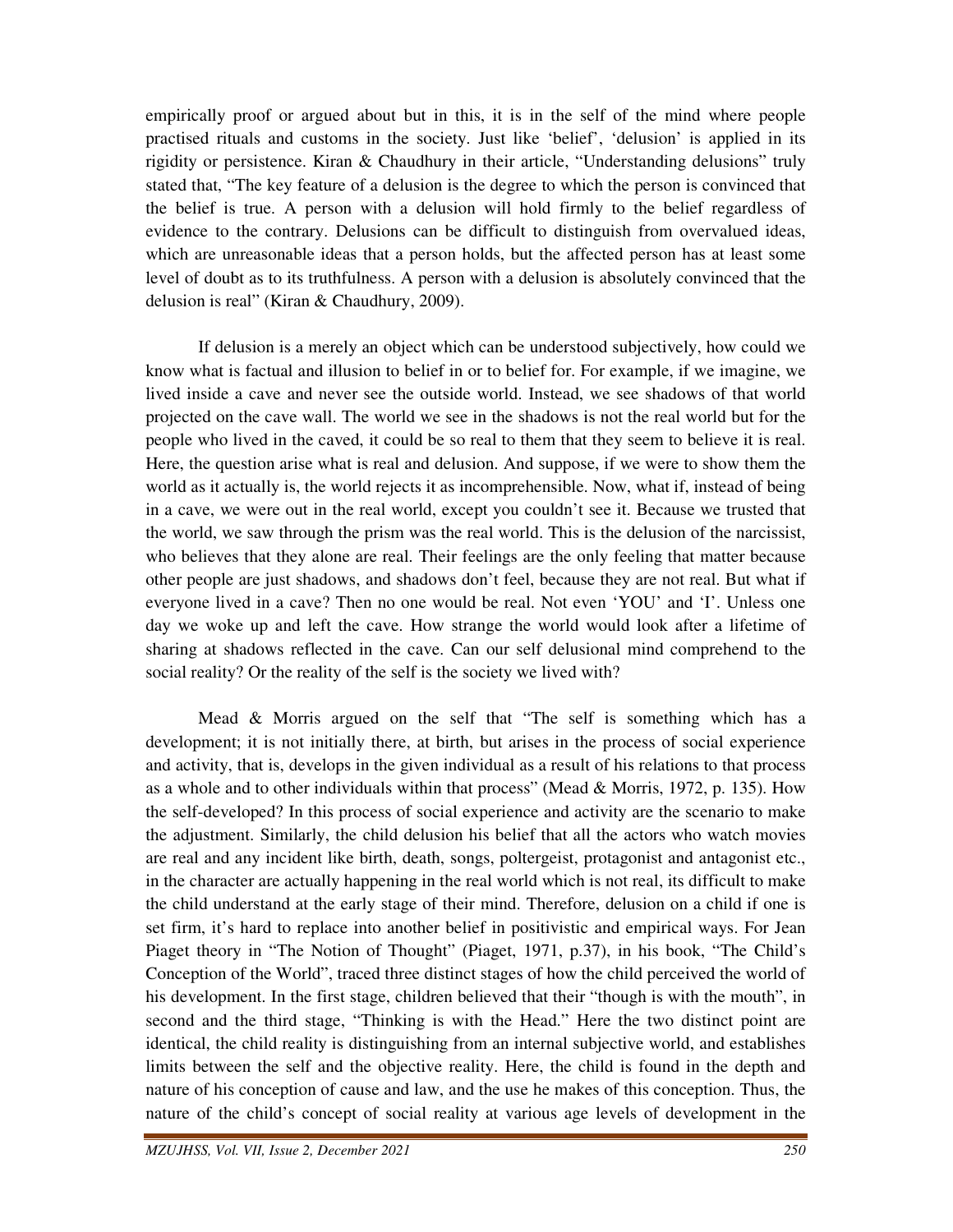sociological discourse of self in society perception need to be studies in comprehending the incomprehensible.

## **The needs of LERI: in Sociological Discourse of Self in Society Perception**

What is LERI? LERI is can be understood as Listening, Empathy, Rapport and Influence. What does it do? Is it really necessary to be apart in our social behaviour? Well it's hard to say but it all depends upon self-perception of our understanding. Sometimes every perception which are perceived are not alike, do we see the way how it's being perceived? So, lets finds out how LERI is being used in sociological discourse to understand self and society. And why LERI model is being necessary to be implicated in our social behaviour of self.

 LERI is alleged to be Behavioural Change Stairway Model (BCSM) which are used by The Federal Bureau to Investigation (FBI) a staple of the high-stakes world of crisis negotiation. The FBI used BCSM model to process for developing a relationship between a negotiator (Bureau) and the counterpart, which reach the pinnacle to influencing the decisions of the counterpart. Similar to this, but in a different juncture, LERI can also be used as a model to understand self and society in comprehension to the social world. So, how the self try to comprehend to the society?

 Let's try understand the new model of LERI. L-E-R-I, listening (L) is a powerful tools if we want to or have to actually hear what the other person wants. Not just think about what you're going to say next. Empathy (E) is understanding where the other person's coming from and we urge to try to understand how they feel. Rapport (R) happens when the other person understand what you're feeling. And then once you have rapport, than you will be able to influence (I) people. Let's try to use the model of LERI in our strategical behavioural to change in the society.

# *Listening*

 In the first step of LERI is to listened, encourage conversation on the other side's story to happened. This also required a skilled and required an "unconditional personal regard" (Carl Rogers). One important concept of listening is to 'nod the head' conciouly in a conversation and to say 'yes', and on the other hand making eye contact is essential to indicates that 'I am listening to you'. This makes the conversation more interesting and indepth. There is another cachy on nodding the head, in some culture it means 'no', so as a speaker you have to know your opponent which culture he belong to, keeping this in mind conversation could continue. For example, in an interview, when any conversation takes place, the interviewer need to indicate to the listener (interviewee) and show intrigued and curiousity. Through this attempts of listening, it can be identify and confirm on the emotions to expressed in the conversation for emphatic effects takes place for the next phase of empathy.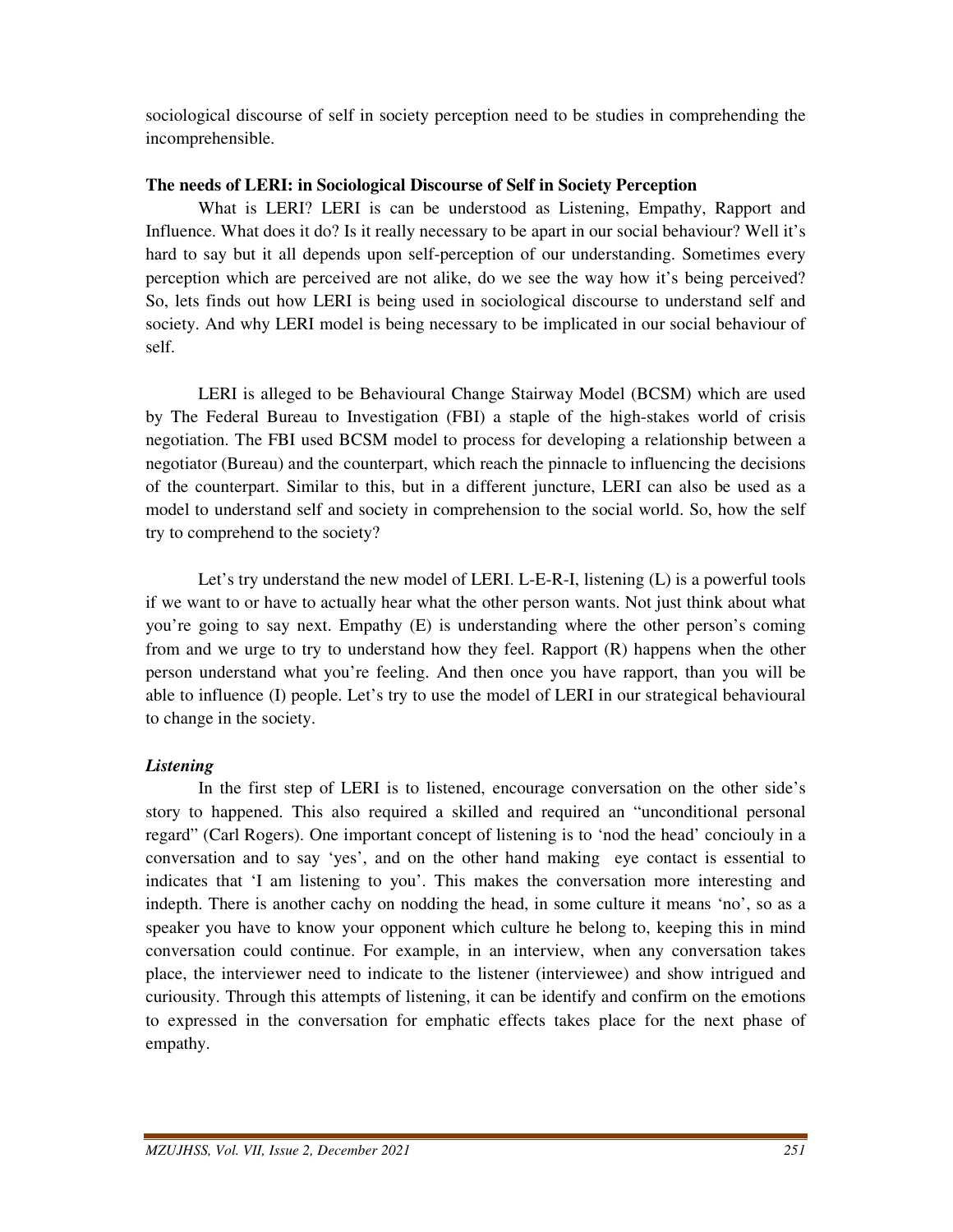## *Empathy*

 In the second stage is empathy. As mention above, by nodding our head and saying 'yes' to the speaker in a conversation is believed to developed an empathy to the speaker with the listener. So, what is empathy? Empathy is trying to take on the perspective of another and feel that emotion and feel the way that sits with you in something we don't practice enough. According to Hodges and Myers in the Encyclopedia of Social Psychology, "Empathy is often defined as understanding another person's experience by imagining oneself in that other person's situation: One understands the other person's experience as if it were being experienced by the self, but without the self actually experiencing it. A distinction is maintained between self and other" (2007, p. 296). Therefore, through this perception of the listener will develop the feelings to the speakers and can accomplished the conversation with a tone of voice that is genuine and conveys interest in and concern for the other side. There is another snappy in the society as mention above, the nodding of the head which indicate 'yes' may not be applicable to all the society, therefore, as a speaker/interview we need to keep in mind that all nodding head does not mean 'yes' rather it can mean something else depending from society to society the person comes from.

 Here, if the listeners/self-perceived and feeling to understand the speaker only than empathy can comply. Without empathy further relationship between the speaker and listener will not be able to proceed. Only through empathy can be accomplished through a word spoken that can be genuine and conveys interest in and concern for the speaker. Through listening and empathy, the third stage i.e., rapport developed.

### *Rapport*

 The third stage is rapport, knowing how to build rapport can make us realize how important to experience success and fulfilment in life. Through this rapport, we get on a set of self-actualization skills that can make the difference in our lives between happiness and unhappiness. According to Maslow (2013) in his book "A Theory of Human Motivation" mention in the need for self-actualization, "Even if all these needs are satisfied, we may still often (if not always) expect that a new discontent and restlessness will soon develop, unless the individual is doing what he is fitted for" (Maslow, 2013, p. 10). Therefore, without rapport, there is no meaning in the message to communicate and little chance to influence.

 This rapport can establish through active listening and empathy, which ultimately lead to trust between the listener and speakers to ratify the conversation. The continuous effort to build rapport through conversation with the speaker can now focuses on the other phase through positive framing and reframing of the situation, and exploring areas of common ground.

## *Influence*

 The last and final stage of LERI is influence, once rapport has been firmly established, the speaker/interviewer can begin to make suggestions to the listener on the other side, explore potential and realistic solutions to the conflict, and consider the likely alternatives available to the other side.According to Jones, other people can be influence in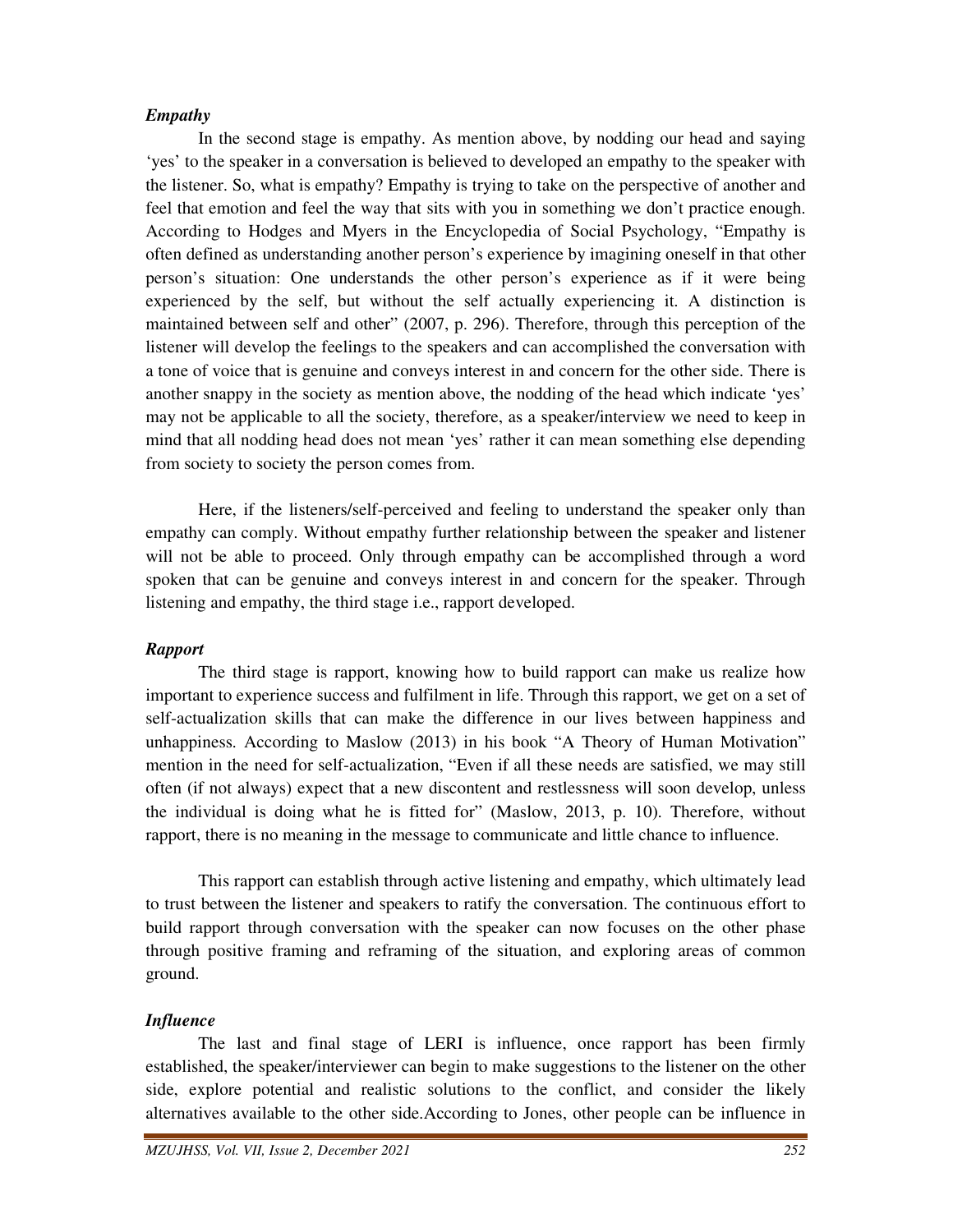our self-concept and self-esteem through our social being. He further stated that, "While interactions we have with individuals and groups are definitely important to consider, we must also note the influence that larger, more systemic forces have on our self-perception. Social and family influences, culture, and the media all play a role in shaping who we think we are and how we feel about ourselves" (Jones,2013). Thus, by undergoing all this stages (LERI) information can be retieved by the interviewer from the interviewee.

 LERI can be the most significance in social communication, just like Newcomb's Model (1953) gives a different approach to the communication process. In Mc Quail  $\&$ Windahl (2015) in their book "Communication models for the study of mass communications" stated clearly how Newcomb's Model work, "The model takes the form of a triangle, the points of which represent, respectively, two individuals A and 8 and an object X in their common environment. Both individuals are orientated to one another and to X and communication is conceived of as the process which supports the orientation structure, in the sense of maintaining or improving the symmetry of the relationship between the three elements by transmitting information about any change and by allowing adjustments to occur. The basic assumption of the model is that strain towards consistency of attitude and relationship will instigate communication, where conditions permit" (McQuail & Windahl, 2015). LERI too cannot precede it stages until the next is completed. Therefore, until selfrealization is not comprehended as a sui generis than the self-actualization within the society will never be comprehended.

### **Conclusion**

 Since, the self is delusion to the social world is not able to comprehend, as the self developed in its interia of sui generis, LERI too needs to emerged in the sphere of the mind of the self in society. As Berger and Luckmann put it, "I am alone in the world of my dreams, but I know that the world of everyday life is as real to others as it is to myself" (1991, p.37). We lived in a dream, and the dream to become reality. This dream can further be interpreted bySigmund Freud in his book "Interpretation of Dreams" says, "dreams which exhibit a complete contrast to the individual's customary liberty to endow his dream-world with a special individuality"(1931, p. 98). So, the self-exhibit to the societal world, how the selfperception to the society and along with the society perception to the self. Similarly, Cooley states that "society and individuals do not denote separable phenomena, but are simply collective and distributive aspects of the same thing" (2017, p. 22). Therefore, the self in society and society in the self urge to fulfil its requirement in it to become augmented, and every self and society undergo into the stages of LERI. LERI can become the most indulgent in the augmentation of social reality. Even Berger has a similar concept, "Where human beings live or work in compact groups, in which they are personally known and to which they are tied by feelings of personal loyalty (the kind that sociologists call primary groups), very potent and simultaneously very subtle mechanisms of control are constantly brought to bear upon the actual or potential deviant" (2011, p.71). Therefore, we can put forth 'LERI' in the construction of social reality in comprehending the self and society.

\*\*\*\*\*\*\*\*\*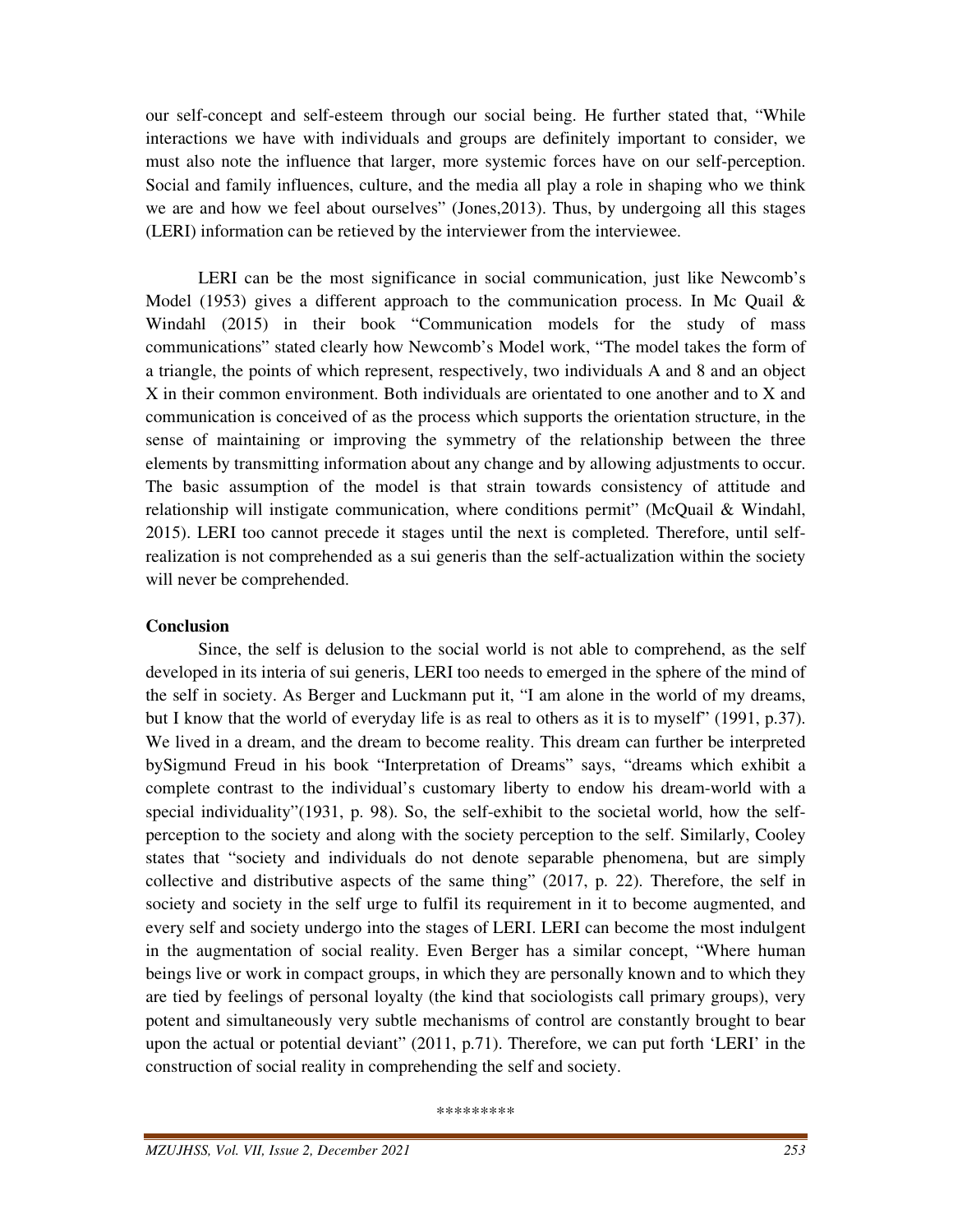#### **References**

American Psychiatric Association (2000). *Diagnostic Statistical Manual of Mental Disorders*. (4th ed.), Text Revision (DSM-IV-TR).

Baumeister, R. F., &Vohs, K. D. (2007). Encyclopedia of social psychology (Vol. 1). Sage.

- Berger, P. L. (2011). Invitation to sociology: A humanistic perspective. Open Road Media.
- Berger, P. L., & Luckmann, T. L. (1991). The Social Construction of Reality: A Treatise in the Sociology of Knowledge. Penguin Books.
- Bortolotti, L. (2010). Delusions and Other Irrational Beliefs. Oxford: Oxford University Press.
- Burkitt, I. (2008). Social selves: Theories of self and society London: SAGE Publications Ltd doi: 10.4135/9781446212769
- Cooley, C. H. (2017). Human Nature and the Social Order. Routledge.
- Freud, S. (2016). The Interpretation of Dreams. Classics.
- Freud, S. (1989). The Ego and the Id. New York: W. W. Norton & Company.
- Giddens, A., & Sutton, P. W. (2017). Sociology (Eighth Edition). Wiley India.
- Goffman, E. (1959). The Presentation of Self in Everyday Life. New York: Anchor Books.
- Honoré, C. (2019, December 16). To comprehend the incomprehensible. Retrieved fromhttps://ashlandtidings.com/opinion/columns/to-comprehend-the incomprehensible
- Jones, R. (2013). Communication in the real world: An introduction to communication studies. The Saylor Foundation.
- Kiran, C., & Chaudhury, S. (2009). Understanding delusions. Industrial psychiatry journal, 18(1), 3–18. https://doi.org/10.4103/0972-6748.57851
- Mamardašvili, M. (1986). Analysis of Consciousness in the Works of Marx. Studies in Soviet Thought, 32(2), 101-120. Retrieved June 26, 2020, from www.jstor.org/stable/20100154

Maslow, A. H. (1987). Motivation and Personality-Ed. 3.